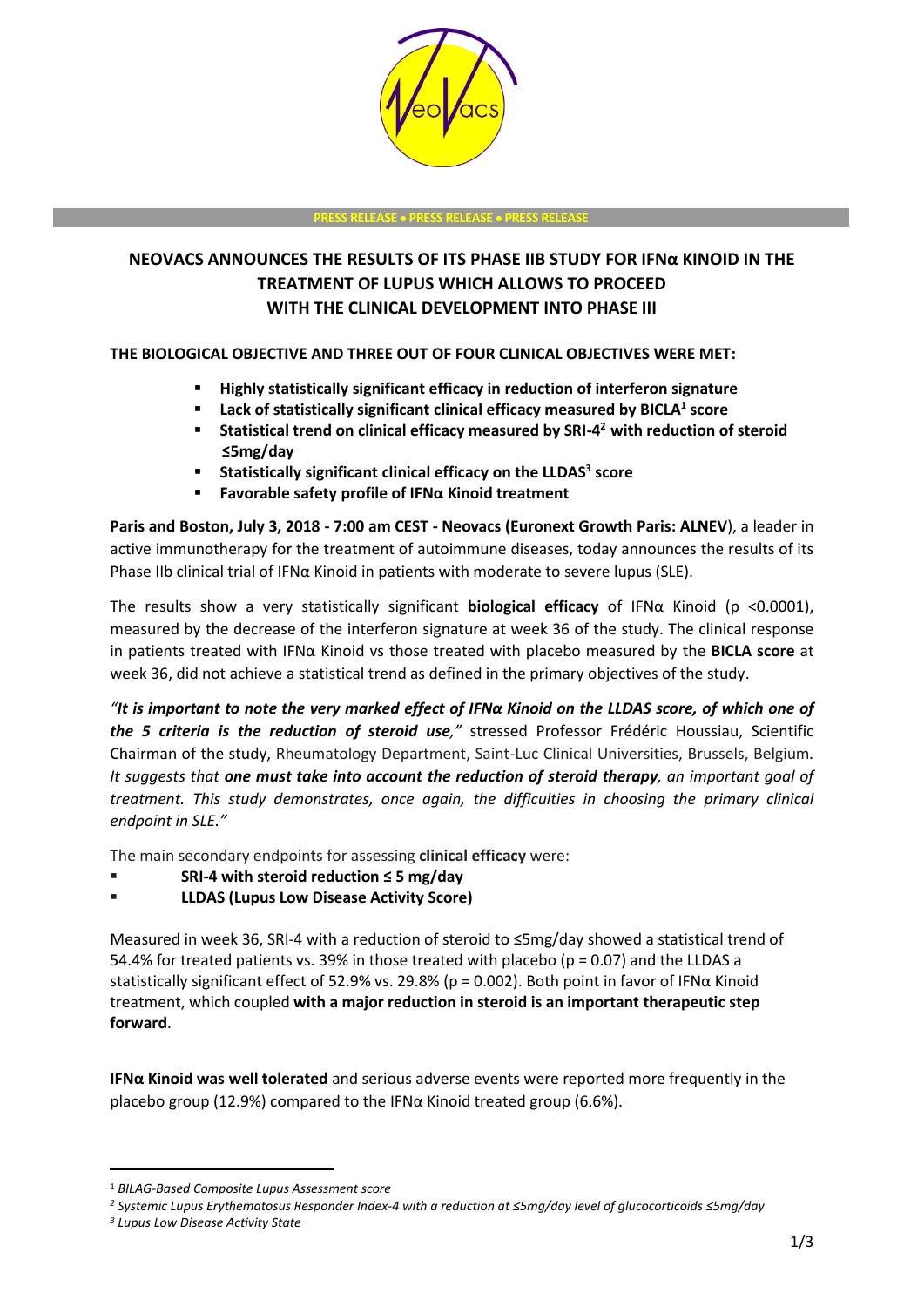"*These results of clinical efficacy, in particular on two reference indices (SRI-4 with steroid reduction to ≤ 5 mg/day and LLDAS) which have been validated by international health authorities or medical community, authorise the further clinical development with these scores into phase III*," said Thérèse Croughs MD, Chief Medical Officer of Neovacs. "*We would like to express our thanks to the patients, the investigators and all those who contributed to this important Phase IIb trial of our therapeutic vaccine in lupus*."

This double blind, randomized, placebo-controlled, multi-center, Phase IIb study enrolled 185 patients in Europe, Asia, the United States, North Africa, and Latin America with moderate to severe lupus. The primary endpoints for the trial were biological efficacy and clinical efficacy nine months after the first treatment with IFNα Kinoid. Patients were randomized to receive either IFNα Kinoid or placebo intramuscular 5 times: days 1, 7, and 28 and then at 3 and 6 months. Patients also received standard treatment with antimalarials, immunosuppressants and / or steroids, the latest were gradually decreased to a dose ≤5 mg of prednisolone equivalent / day by 24 weeks and remained stable until the 36th week. At the end of this primary evaluation period, patients entered a 5-year follow-up period to assess the safety as well as the long-term biological and clinical efficacy of IFNα Kinoid.

"*We are very pleased with these results that will enable us to move into phase III within a partnering to be finalised, in line with the objectives announced previously*," said Miguel Sieler Chief Executive Officer of Neovacs, adding, "*We have achieved 4 major objectives in a complex autoimmune disease. These results confirm the relevance of our innovative therapeutic approach and strengthen the potential of Kinoid treatment*. "

Neovacs plans to submit the full results of this study and present them at a future international scientific congress.

The U.S. Food and Drug Administration has already granted Fast Track Status for IFNα Kinoid in lupus to Neovacs.

**Neovacs will hold a Webcast conference call today at 10:00 am CEST, log in via the following link:** [https://channel.royalcast.com/webcast/neovacsfr/20180703\\_2/](https://channel.royalcast.com/webcast/neovacsfr/20180703_2/)

For more information, visit this phase IIb clinical study with IFNα Kinoid in the treatment of lupus: www.clinicaltrial.gov. (Identifier: NCT02665364)

### **About Lupus**

Systemic lupus erythematosus (SLE) or lupus erythematosus is a debilitating, chronic autoimmune disease whose etiology remains unknown. SLE is characterized by a loss of tolerance of self-antigens, with the production of autoantibodies, especially antinuclear antibodies that attack healthy tissues and cause inflammatory reactions in different parts of the body. The disease can affect multiple organs (skin, kidneys, joints, heart, lungs, central nervous system, etc.) and is characterized by heterogeneous clinical signs (skin rashes, arthritis, photosensitivity, nephritis, neurological disorders, anemia, thrombocytopenia, etc.), which vary from one person to another and change during the progression of the disease. Systemic lupus erythematosus affects mostly women.

### **About IFNα Kinoide**

Neovacs anti-IFNα therapy consists of patient immunization using Interferon α (IFNα) kinoid (IFNα Kinoid). IFNα Kinoid is a heterocomplex consisting of an inactivated IFNα coupled to a T-helper stimulating carrier protein, Keyhole Limpet Hemocyanin (KLH). IFN-K is emulsified with Montanide™ oily adjuvant that non-specifically stimulates cell-mediated immune (CMI) responses to antigens.